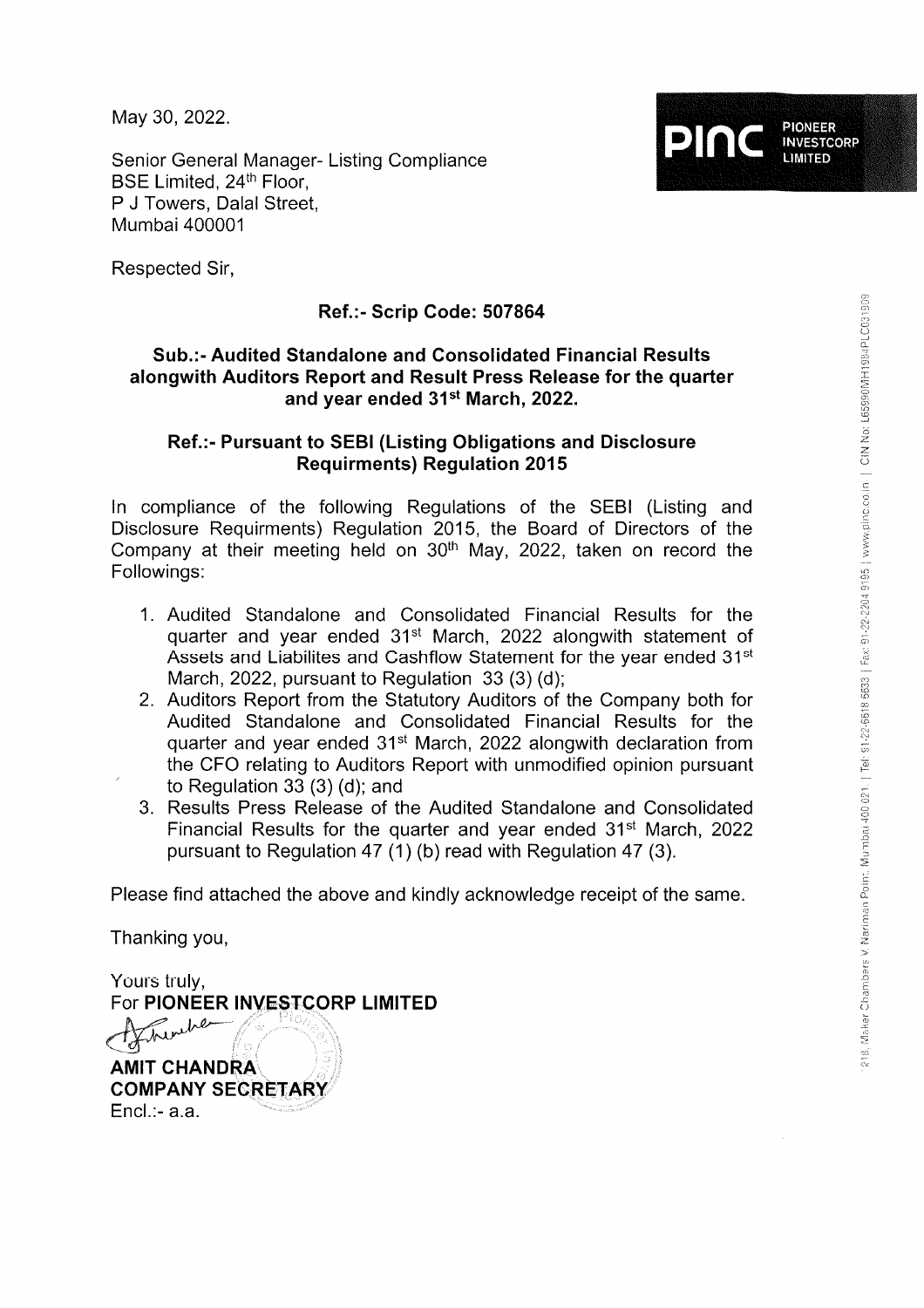#### PIONEER INVESTCORP LIMITED

#### ( CIN : L65990MH1984PLC031909 )

Regd. Office: 1218, Maker Chambers V, Narlman Polnt, Mumbal 400 021. Website: www.pinc.co.in email.: investor.relations@pinc.co.in

AUDITED STANDALONE AND CONSOLIDATED FINANCIAL RESULTS FOR THE QUARTER AND YEAR ENDED MARCH 31,2022

|            |                                                                 |                                |                          |                          |                           |                                                                                                                                 |                          |                          |                          |                    | ₹ in Lacs          |
|------------|-----------------------------------------------------------------|--------------------------------|--------------------------|--------------------------|---------------------------|---------------------------------------------------------------------------------------------------------------------------------|--------------------------|--------------------------|--------------------------|--------------------|--------------------|
|            |                                                                 |                                |                          | <b>Standalone</b>        |                           |                                                                                                                                 | Consolidated             |                          |                          |                    |                    |
| Sr.<br>No. | Particulars                                                     | Quarter<br>ended<br>31.03.2022 | Quarter<br>ended         | Quarter<br>ended         | <b>Full Year</b><br>ended | <b>Full Year</b><br>ended<br>31.12.2021 31.03.2021 31.03.2022 31.03.2021 31.03.2022 31.12.2021 31.03.2021 31.03.2022 31.03.2021 | Quarter<br>ended         | Quarter<br>ended         | Quarter<br>ended         | Full Year<br>ended | Full Year<br>ended |
|            |                                                                 | (Unaudited/<br>Reviewed)       | (Unaudited/<br>Reviewed) | (Unaudited/<br>Reviewed) | (Audited)                 | (Audited)                                                                                                                       | (Unaudited/<br>Reviewed) | (Unaudited/<br>Reviewed) | (Unaudited/<br>Reviewed) | (Audited)          | (Audited)          |
|            | <b>Revenue from Operations</b>                                  |                                |                          |                          |                           |                                                                                                                                 |                          |                          |                          |                    |                    |
|            | (i) Fee Income                                                  | 70.50                          | 15.00                    | 33.50                    | 125.50                    | 344.39                                                                                                                          | 154.19                   | 92.17                    | 80.87                    | 424.91             | 550.37             |
|            | (ii) Income from Trading in Securities                          | 636.80                         | 563.17                   | 892.42                   | 2,394.24                  | 2162.85                                                                                                                         | 1,020.93                 | 611.37                   | 1,108.03                 | 2,977.84           | 2,493.58           |
|            | (iii)Net gain on fair value changes                             | 6.97                           | 123.19                   | $-19.10$                 | 155.63                    | (1.37)                                                                                                                          | 21.17                    | 117.82                   | (20.07)                  | 154.27             | (1.54)             |
|            | Total Revenue from Operations                                   | 714.26                         | 701.36                   | 906.82                   | 2675.36                   | 2505.87                                                                                                                         | 1,196.29                 | 821.36                   | 1,168.82                 | 3,557.02           | 3,042.41           |
|            |                                                                 |                                |                          |                          |                           |                                                                                                                                 |                          |                          |                          |                    |                    |
|            | II Other Income                                                 | 59.61                          | 4.94                     | 47.46                    | 74.51                     | 61.19                                                                                                                           | 9.80                     | 11.83                    | 30.08                    | 44.71              | 70.36              |
|            | Total Income (I + II)                                           | 773.87                         | 706.29                   | 954.28                   | 2,749.87                  | 2567.06                                                                                                                         | 1,206.09                 | 833.19                   | 1,198.90                 | 3,601.73           | 3,112.78           |
|            |                                                                 |                                |                          |                          |                           |                                                                                                                                 |                          |                          |                          |                    |                    |
|            | 2 Expenditure<br>(i) Finance Costs                              |                                |                          |                          |                           |                                                                                                                                 |                          |                          |                          |                    |                    |
|            | (ii) Employee benefits expense                                  | 147.97<br>248.20               | 189.55<br>256.22         | 225.60<br>238.87         | 769.99<br>970.52          | 748.09                                                                                                                          | 176.66                   | 273.23                   | 335.94                   | 968.74             | 847.17             |
|            | (iii) Depreciation & Amortisation                               |                                |                          |                          |                           | 908.79                                                                                                                          | 396.24                   | 359.11                   | 305.29                   | 1,380.15           | 1,168.79           |
|            | Expenses                                                        | 28.18                          | 22.45                    | 14.02                    | 83.68                     | 92.04                                                                                                                           | 36.04                    | 27.85                    | 22.14                    | 107.67             | 117.49             |
|            | (iv) Other Expenses                                             | 209.90                         | 118.00                   | 310.79                   | 502.17                    | 563.30                                                                                                                          | 262.68                   | 152.87                   | 347.06                   | 645.70             | 699.67             |
|            | <b>Total Expenditure (2)</b>                                    | 634.25                         | 586.23                   | 789.29                   | 2,326.36                  | 2312.23                                                                                                                         | 871.62                   | 813.06                   | 1,010.43                 | 3,102.26           | 2,833.13           |
|            |                                                                 |                                |                          |                          |                           |                                                                                                                                 |                          |                          |                          |                    |                    |
|            | Profit/ (Loss) from ordinary activities                         |                                |                          |                          |                           |                                                                                                                                 |                          |                          |                          |                    |                    |
|            | 3 before exceptional items                                      | 139.62                         | 120.07                   | 164.99                   | 423.51                    | 254.83                                                                                                                          | 334.47                   | 20.13                    | 188.48                   | 499.48             | 279.65             |
|            |                                                                 |                                |                          |                          |                           |                                                                                                                                 |                          |                          |                          |                    |                    |
|            | 4 Exceptional Items                                             |                                |                          |                          | $\blacksquare$            |                                                                                                                                 | $\sim$                   | $\sim$                   | $\blacksquare$           |                    | $\sim$             |
|            | 5 Profit/ Loss before Tax                                       | 139.62                         | 120.07                   | 164.99                   | 423.51                    | 254.83                                                                                                                          | 334.47                   | 20.13                    | 188.48                   | 499.48             | 279.65             |
|            |                                                                 |                                |                          |                          |                           |                                                                                                                                 |                          |                          |                          |                    |                    |
|            | 6 Tax Expenses                                                  | (1.40)                         | 12.96                    | 159.10                   | 56.58                     | 191.40                                                                                                                          | 68.16                    | 11.93                    | 161.69                   | 126.09             | 191.69             |
|            |                                                                 |                                |                          |                          |                           |                                                                                                                                 |                          |                          |                          |                    |                    |
|            | 7 Net Profit/(Loss) for the period                              | 141.02                         | 107.10                   | 5.89                     | 366.93                    | 63.43                                                                                                                           | 266.31                   | 8.20                     | 26.79                    | 373.38             | 87.96              |
|            |                                                                 |                                |                          |                          |                           |                                                                                                                                 |                          |                          |                          |                    |                    |
|            | 8 Other Comprehensive Income                                    |                                |                          |                          |                           |                                                                                                                                 |                          |                          |                          |                    |                    |
|            | A) (i) Items that will not be reclassified to<br>profit or loss | (10.80)                        | 8.06                     | 45.63                    | 1.17                      | 21.97                                                                                                                           | (7.04)                   | 11.96                    | 53.21                    | 4.93               | 38.67              |
|            | (ii) Income tax relating to items that will                     |                                |                          |                          |                           |                                                                                                                                 |                          |                          |                          |                    |                    |
|            | not be reclassified to profit or loss                           | 2.72                           | $-2.03$                  | $-0.77$                  | $-0.29$                   | 5.53                                                                                                                            | 1.77                     | (3.01)                   | 1.53                     | (1.24)             | 5.53               |
|            | B) (i) Items that will be reclassified to                       |                                |                          |                          |                           |                                                                                                                                 |                          |                          |                          |                    |                    |
|            | profit or loss                                                  | 0.00                           | 137.61                   | $\tilde{\phantom{a}}$    | 137.61                    | 29.98                                                                                                                           | (0.60)                   | 136.96                   | (4.80)                   | 136.36             | 20.56              |
|            | (ii) Income tax relating to items that will                     |                                |                          |                          |                           |                                                                                                                                 |                          |                          |                          |                    |                    |
|            | be reclassified to profit or loss                               | $\ddot{\phantom{a}}$           | $\blacksquare$           | ٠                        |                           | $\ddot{\phantom{a}}$                                                                                                            | $\bullet$                | $\tilde{\phantom{a}}$    | $\blacksquare$           |                    |                    |
|            | Other Comprehensive Income/ (loss)<br>(net of tax)              | (8.09)                         | 143.64                   | 44.86                    | 138.48                    |                                                                                                                                 |                          |                          |                          |                    |                    |
|            |                                                                 |                                |                          |                          |                           | 57.48                                                                                                                           | (5.87)                   | 145.92                   | 49.94                    | 140.05             | 64.76              |
|            |                                                                 |                                |                          |                          |                           |                                                                                                                                 |                          |                          |                          |                    |                    |
|            | 9 Total comprehensive Income (9+10)                             | 132.93                         | 250.75                   | 50.75                    | 505.41                    | 120.91                                                                                                                          | 260.44                   | 154.12                   | 76.73                    | 513.43             | 152.72             |
|            |                                                                 |                                |                          |                          |                           |                                                                                                                                 |                          |                          |                          |                    |                    |
|            | 10 Paid up Equity Share Capital                                 | 1229.69                        | 1229.69                  | 1229.69                  | 1229.69                   | 1229.69                                                                                                                         | 1229.69                  | 1229.69                  | 1229.69                  | 1229.69            | 1229.69            |
|            | (Face Value per share)                                          | 10                             | 10                       | 10                       | 10 <sup>1</sup>           | 10 <sup>1</sup>                                                                                                                 | 10 <sup>1</sup>          | 10                       | 10 <sub>l</sub>          | 10 <sup>1</sup>    | 10                 |
|            |                                                                 |                                |                          |                          |                           |                                                                                                                                 |                          |                          |                          |                    |                    |
|            | 11 Earnings Per Share (Rs.)                                     |                                |                          |                          |                           |                                                                                                                                 |                          |                          |                          |                    |                    |
|            | Basic & Diluted EPS (Rs.) Excluding                             |                                |                          |                          |                           |                                                                                                                                 |                          |                          |                          |                    |                    |
|            | extraordinary items                                             | 1.15                           | 0.87                     | 0.05                     | 2.98                      | 0.52                                                                                                                            | 2.17                     | 0.07                     | 0.22                     | 3.04               | 0.72               |
|            | Basic & Diluted EPS (Rs.) Including<br>extraordinary items      |                                |                          |                          |                           |                                                                                                                                 |                          |                          |                          |                    |                    |
|            |                                                                 | 1.15                           | 0.87                     | 0.05                     | 2.98                      | 0.52                                                                                                                            | 2.17                     | 0.07                     | 0.22                     | 3.04               | 0.72               |

#### Notes

<sup>1</sup>. The above unaudited Financial Results of the Company for the Quarter and year Ended March <sup>31</sup>,2022 have been reviewed by the Audit Committee and approved by the Board of Directors in the Meeting held on 30th May 2022.The Statutory Auditors have conducted a review of these results in terms of Regulation 33 of the Security Exchange of lndia (Listing obligation and disclosure requirements) regulations 2015 as amended.

2. The Group is engaged primarily in the business of Financing and all its operations are in India only. Accordingly, there is one reportable segment as per Ind AS 108 on 'Operating Segments' in respect of the Group.

3, Figures pertaining to previous year/periods have been re-grouped and re-arranged wherever necessary

r"  $^{\circ}$ .'r' <sup>t</sup> For and on behalf of the Board or Pioneer Investcorp Limited

G.M.Gandhi Managing Director DIN:00008057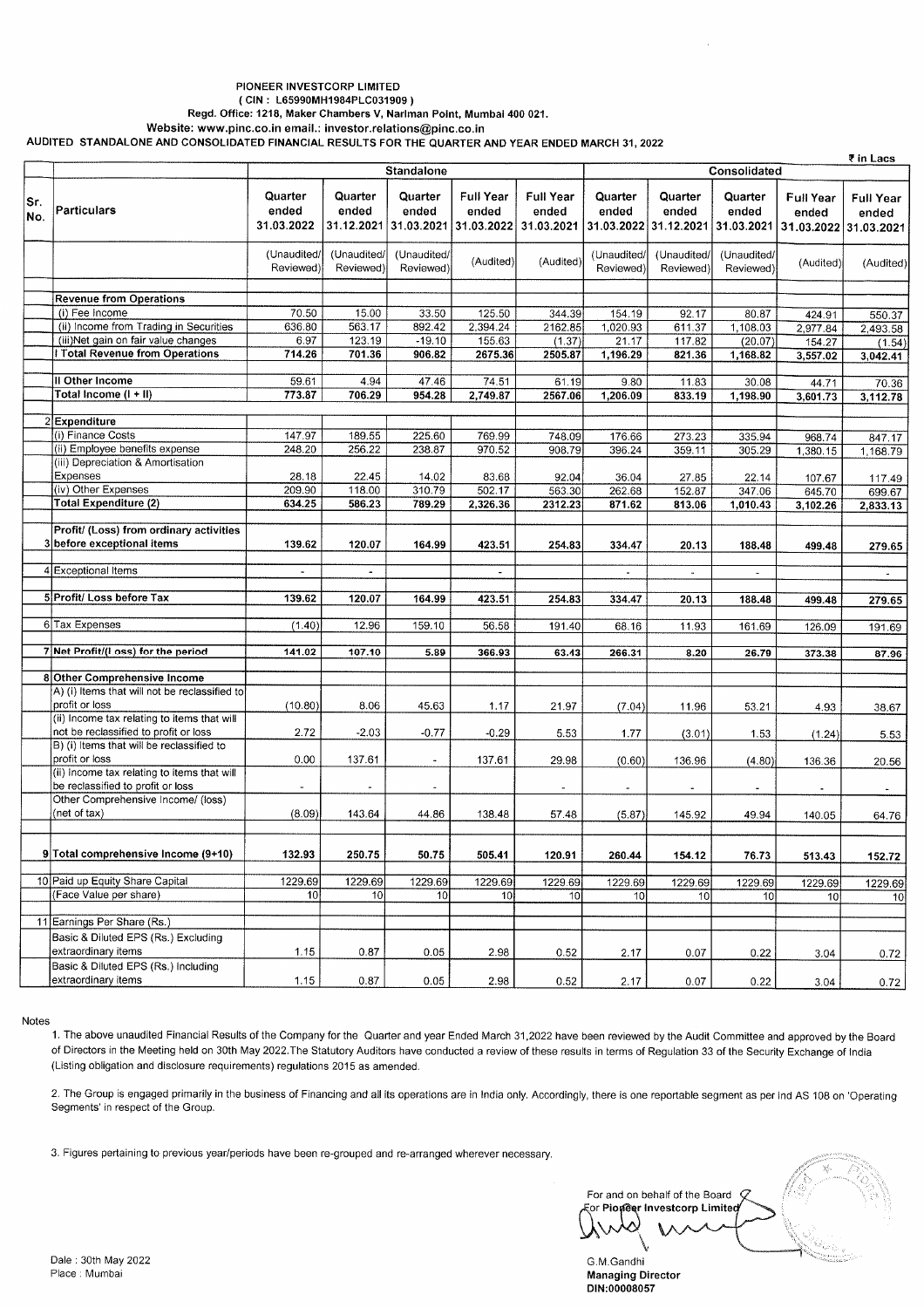## PIONEER INVESTCORP LIMITED ( CIN : L65990MH1984PLC031909 )

Regd. Office: 1218, Maker Chambers V, Nariman Point, Mumbai 400 <sup>021</sup>

Website: www.pinc.co.in email.: investor.relations@pinc.co.in

| <b>Particulars</b>                                                                   | <b>Standalone</b> |                |                |           | Consolidated     |  |  |
|--------------------------------------------------------------------------------------|-------------------|----------------|----------------|-----------|------------------|--|--|
|                                                                                      |                   | 31.3.2022      | 31.03.2021     | 31.3.2022 | 31.03.2021       |  |  |
|                                                                                      |                   | <b>Audited</b> | <b>Audited</b> | Audited   | Audited          |  |  |
| <u>Assets</u>                                                                        |                   |                |                |           |                  |  |  |
| - Financial Assets                                                                   |                   |                |                |           |                  |  |  |
| Cash & Cash Equivalents                                                              |                   | 16.02          | 53.19          | 1.086.08  | 549.28           |  |  |
| Bank Balance other than above                                                        |                   |                |                | 485.74    | 526.64           |  |  |
| Receivables                                                                          |                   | 6,751.61       | 7,773.48       | 10,296.40 | 11,884.20        |  |  |
| Loans                                                                                |                   | 4.24           | 389.48         |           |                  |  |  |
| Investments                                                                          |                   | 5.982.34       | 5.804.30       | 1,792.18  | 1,618.16         |  |  |
| Inventories                                                                          |                   | 2,034.45       | 7,940.05       | 2,034.45  | 7,940.05         |  |  |
| Other Financial Assets                                                               |                   | 3,470.50       | 549.39         | 3,859.91  | 816.87           |  |  |
| <b>Total Financial Assets</b>                                                        | "A"               | 18,259.15      | 22,509.88      | 19,554.76 | 23,335.19        |  |  |
|                                                                                      |                   |                |                |           |                  |  |  |
| - Non-Financial Assets                                                               |                   |                |                |           |                  |  |  |
| Current Tax Assets (Net)                                                             |                   | 4.45           |                | 18.71     | 7.94             |  |  |
| Deferred Tax Assets (Net)                                                            |                   | 89.00          | 85.33          | 291.69    | 358.52           |  |  |
| Property, Plant and Equipment                                                        |                   | 405.46         | 368.15         | 484.83    | 469.35           |  |  |
| Other Non-Financial Assets                                                           |                   | 110.38         | 127.74         | 119.59    | 152.41           |  |  |
| <b>Total Non-Financial Assets</b>                                                    | "B"               | 609.30         | 581.21         | 914.82    | 988.22           |  |  |
|                                                                                      |                   |                |                |           |                  |  |  |
| <b>Total Assets</b>                                                                  | "A" + "B"         | 18,868.45      | 23,091.10      | 20,469.58 | 24,323.41        |  |  |
| <b>Equity and Liabilites</b><br>- Financial Liabilites                               |                   |                |                |           |                  |  |  |
| - Trade Payable<br>- total outstanding dues of micro enterprises & small enterprises |                   |                |                |           |                  |  |  |
| - total outstanding dues of creditors other than micro enterprises                   |                   |                |                |           |                  |  |  |
| & small enterprises                                                                  |                   |                |                | 605.94    |                  |  |  |
| <b>Debt Securities</b>                                                               |                   |                |                |           | 240.74           |  |  |
| Borrowings (Other than Debt Securities)                                              |                   | 4,889.43       | 10,047.85      | 4,926.98  |                  |  |  |
| Deposits                                                                             |                   | 200.00         | 200.00         | 200.00    | 10,112.57        |  |  |
| Other Financial Liabilites                                                           |                   | 639.61         | 208.61         | 695.28    | 200.00<br>255.14 |  |  |
| <b>Total Financial Liabilites</b>                                                    | $\overline{A''}$  | 5,729.04       | 10.456.46      | 6,428.21  | 10,808.46        |  |  |
|                                                                                      |                   |                |                |           |                  |  |  |
| - Non-Fianancial Liabilties                                                          |                   |                |                |           |                  |  |  |
| Provisions                                                                           |                   | 160.44         | 174.54         | 270.88    | 284.30           |  |  |
| <b>Other Non-Financial Liabilites</b>                                                |                   | 53.39          | 36.47          | 73.44     | 43.45            |  |  |
| Current Tax Liabilities (Net)                                                        |                   |                | 3.46           | 1.10      | 4.68             |  |  |
| <b>Total Non-Financial Liabilites</b>                                                | "B"               | 213.83         | 214.46         | 345.43    | 332.42           |  |  |
|                                                                                      |                   |                |                |           |                  |  |  |
| <b>Total Liabililites</b>                                                            | $1 - "A" + "B"$   | 5,942.87       | 10,670.93      | 6,773.63  | 11,140.88        |  |  |
|                                                                                      |                   |                |                |           |                  |  |  |
| Equity                                                                               |                   |                |                |           |                  |  |  |
| - Equity Share Capital                                                               |                   | 1,289.47       | 1,289.47       | 1,289.47  | 1,289.47         |  |  |
| - Other Equity                                                                       |                   | 11,636.11      | 11,130.70      | 12,406.48 | 11,893.05        |  |  |
| Ш                                                                                    |                   | 12,925.58      | 12,420.17      | 13,695.95 | 13,182.52        |  |  |
|                                                                                      |                   |                |                |           |                  |  |  |
| <b>Total Equity &amp; Liabilites</b>                                                 | "l" +"ll"         | 18,868.45      | 23,091.10      | 20,469.58 | 24,323.40        |  |  |

6Î  $\frac{1}{\sqrt{2}}$ 3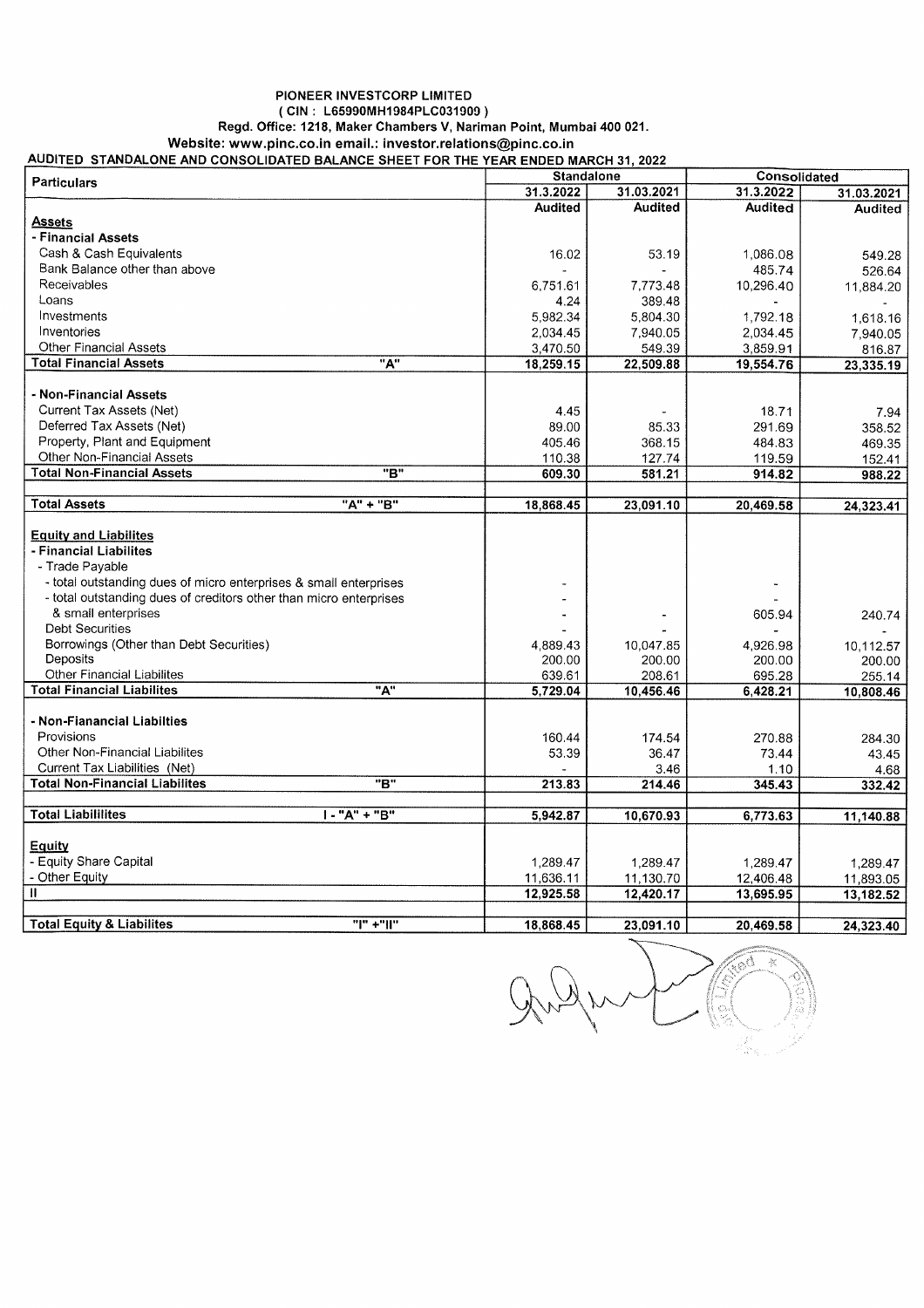# PIONEER INVESTCORP LIMITED

( CIN : L65990MH1984PLC031909 )<br>AUDITED STANDALONE AND CONSOLIDATED CASH FLOW STATEMENT FOR THE YEAR ENDED MARCH 31, :

|                                                                  |              | Standalone   | Consolidated |              |
|------------------------------------------------------------------|--------------|--------------|--------------|--------------|
|                                                                  | For the Year | For the Year | For the Year | For the Year |
| <b>Particulars</b>                                               | 31-03-2022   | 31-03-2021   | 31-03-2022   | 31-03-2021   |
| A. Cash flow from operating activities                           |              |              |              |              |
| lProfit before tax                                               | 423.51       | 254.83       | 499.48       | 279.65       |
| Adiustments for:                                                 |              |              |              |              |
| Depreciation and amortisation expenses                           | 83.68        | 92.04        | 107.67       | 117.49       |
| Finance costs                                                    | 769.99       | 748.09       | 968.74       | 847.17       |
| Fixed Assets written off                                         |              |              |              |              |
| Rent received                                                    | (1.20)       | (1.20)       | (1.20)       | (1.90)       |
| Interest received                                                | (71.75)      | (55.16)      | (41.93)      | (63.20)      |
| Profit on Sale of Fixed Assets                                   |              | (0.70)       |              | (5.72)       |
| Profit on Sale of Investments                                    | (94.99)      | (5.72)       | (94.99)      | (0.36)       |
| Changes in Other comprehensive Income                            | (39.55)      | 42.46        | 140.05       | 39.36        |
| Operating profit / (loss) before working capital changes         | 1,069.69     | 1,074.65     | 1,577.82     | 1,212.50     |
| <b>Changes in working capital:</b>                               |              |              |              |              |
| Inventories                                                      | 5,905.60     | (7,816.69)   | 5,905.60     | (7,816.69)   |
| <b>Trade receivables</b>                                         | 1,021.87     | 1,206.93     | 1,587.79     | 1,356.54     |
| Loans                                                            | 323.28       | 23.83        |              |              |
| <b>Other Current Assets</b>                                      | (2,841.79)   | (54.48)      | (3,010.22)   | (94.60)      |
| Current Liability                                                | 447.91       | 3.84         | 835.34       | (66.36)      |
| Provisions                                                       | (14.10)      | 0.28         | (13.41)      | (4.56)       |
|                                                                  | 4,842.77     | (6,636.30)   | 5,305.09     | (6,625.68)   |
| Cash generated from operations                                   | 5,912.47     | (5,561.65)   | 6.882.91     | (5, 413.19)  |
| a.Direct Taxes (Paid)                                            | (68.16)      | (77.82)      | (73.61)      | (71.22)      |
| Net cash flow from / (used in) operating activities (A)          | 5,844.30     | (5,639.48)   | 6,809.30     | (5,484.41)   |
| B. Cash flow from / (used in) investing activities               |              |              |              |              |
| a.Purchase Of Property, plant and equipment                      |              | (1.34)       | (123.16)     | (6.32)       |
| b.Purchase Of Investments                                        | (718.69)     | (1.15)       | (718.69)     | (1.15)       |
| c.Sale /Reversal of Fixed Assets                                 | (121.00)     | 0.70         |              | 0.70         |
| d.Sale of Investments                                            | 813.68       | 6.87         | 639.65       | 6.87         |
| e.Rent received                                                  | 1.20         | 1.20         | 1.20         | 1.90         |
| f.Interest received                                              | 71.75        | 55.16        | 41.93        | 63.20        |
| Net cash flow from / (used in) investing activities (B)          | 46.93        | 61.44        | (159.06)     | 65.20        |
| C. Cash flow from / (used in) financing activities               |              |              |              |              |
| a. Borrowings -Net of Repayment                                  | (5, 158.42)  | 6,105.78     | (5, 185.59)  | 6,070.43     |
| b.Interest Paid                                                  | (769.99)     | (748.09)     | (968.74)     | (847.17)     |
|                                                                  | (5,928.40)   | 5,357.69     | (6, 154.33)  | 5,223.26     |
| Net increase / (decrease) in Cash and cash equivalents (A+B+C)   | (37.17)      | (220.35)     | 495.90       | (195.95)     |
| Cash and cash equivalents at the beginning of the year           | 53.19        | 273.53       | 1,075.91     | 1,271.86     |
| Cash acquired on amalgamation                                    |              |              |              |              |
| Cash and cash equivalents at the end of the year                 | 16.02        | 53.19        | 1,571.82     | 1,075.91     |
|                                                                  |              |              |              |              |
| Cash and Cash equivalent as per above comprises of the following |              |              |              |              |
| Cash and cash equivalent                                         |              |              |              |              |
| - cash in hand                                                   | 4.54         | 6.83         | 9.73         | 13.82        |
| -Balances with Banks (on current accounts)                       | 11.48        | 46.35        | 1,076.35     | 535.46       |
|                                                                  | 16.02        | 53.19        | 1,086.08     | 549.28       |
| - Bank overdraft / cash credit                                   |              |              | 485.74       | 526.64       |
| Balance as per statement of cash flows                           | 16.02        | 53.19        | 1,571.82     | 1,075.91     |
| Figures in brackets represent outflows                           |              |              |              |              |

Notes:

The cash flow statement has been prepared under the indirect method as set out in Indian Accounting Standard (Ind AS 7) statement of cash flows

+

rji

2. Addition to property, plant and equipment include movements of capital work progress during the year.

In terms of our report attached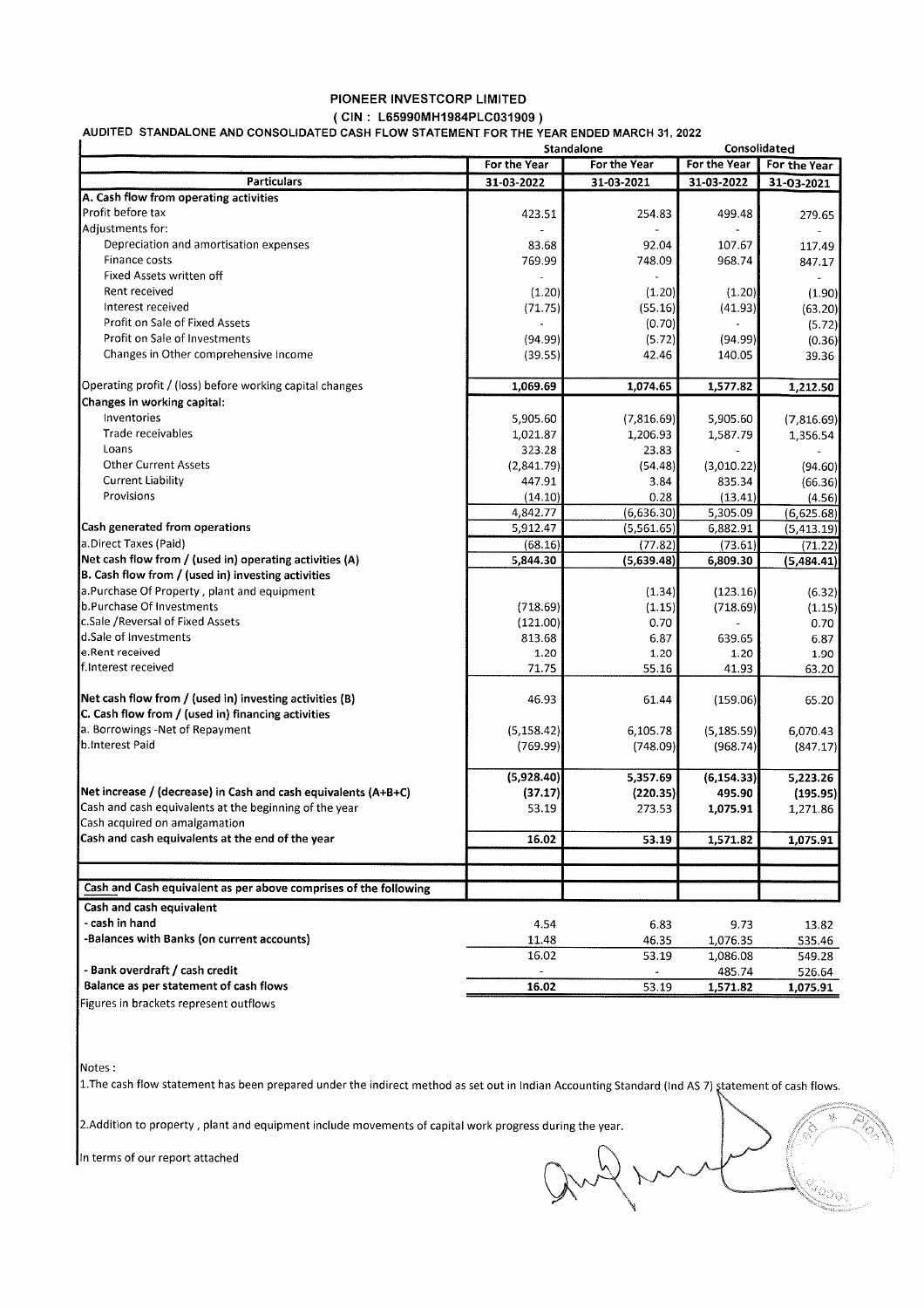| <b>I. D. IHAVERI &amp; ASSOCIATES</b><br>Chartered Accountants | Tel No: | HO Off : A-105. Silver Arch,<br>Ceaser Road, Amboli,<br>Opp. Filmalaya Studio,<br>Andheri (West),<br>Mumbai 400 058.<br>+91-22-2679 0595 |
|----------------------------------------------------------------|---------|------------------------------------------------------------------------------------------------------------------------------------------|
| Jatin D. Thaveri<br>B.Com. F.C.A                               |         | jdjhaveri@gmail.com<br>Jatin@jdjhaveri.com                                                                                               |

#### Independent Auditor's Report on Audit of Standalone Annual Financial Results

#### To The Board of Directors of Pioneer Investcorp Limited

#### Report on the Audit of the Standalone Financial Results

#### Opinion

We have audited the accompanying standalone financial results of Pioneer Investcorp Limited ('the Company') for the year ended 31<sup>st</sup> March, 2022 (the "Statement") attached herewith, being submitted by the Company pursuant to the requirements of Regulation 33 of the SEBI (Listing Obligations  $\&$  Disclosure Requirements) Regulations 2015, as amended (the "Listing Regulations").

In our opinion and to the best of our information and according to the explanations given to us, these annual financial results:

- (i) are presented in accordance with the requirements of Regulation 33 of the Listing Regulations in this regard; and
- (ii) give a true and fair view in conformity with the recognition & measurement principles laid down in the applicable accounting standards prescribed under Section 133 of the Companies Act, 2013 (the "Act'') and other accounting principles generally accepted in India, of the net profit and other comprehensive income and other financial information for the year ended 31<sup>st</sup> March, 2022.

#### Basis of Opinion

We conducted our audit in accordance with the Standards on Auditing (SAs) specified under Section 143(10) of the Companies Act, 2013 (the 'Act'). Our responsibilities under those Standards are further described in the Auditor's Responsibilities for the Audit of the Standalone Financial Results section of our report. We are independent of the Company in accordance with the Code of Ethics issued by the Institute of Chartered Accountants of India (ICAI) together with ethical requirements that are relevant to our audit of the standalone financial statements under the provisions of the Act and the rules thereunder, and we have fulfilled our other ethical responsibilities in accordance with these requirements and the Code of Ethics. We believe that the audit evidence we have obtained is sufficient and appropriate to provide a basis for our opinion.

#### Management's Responsibilities for the Standalone Financial Results

These quarterly financial results as well as the year to date standalone financial results have been prepared on the basis of the financial statements. The Company's Board of Directors are responsible for the preparation of these standalone financial results that give a true and fair view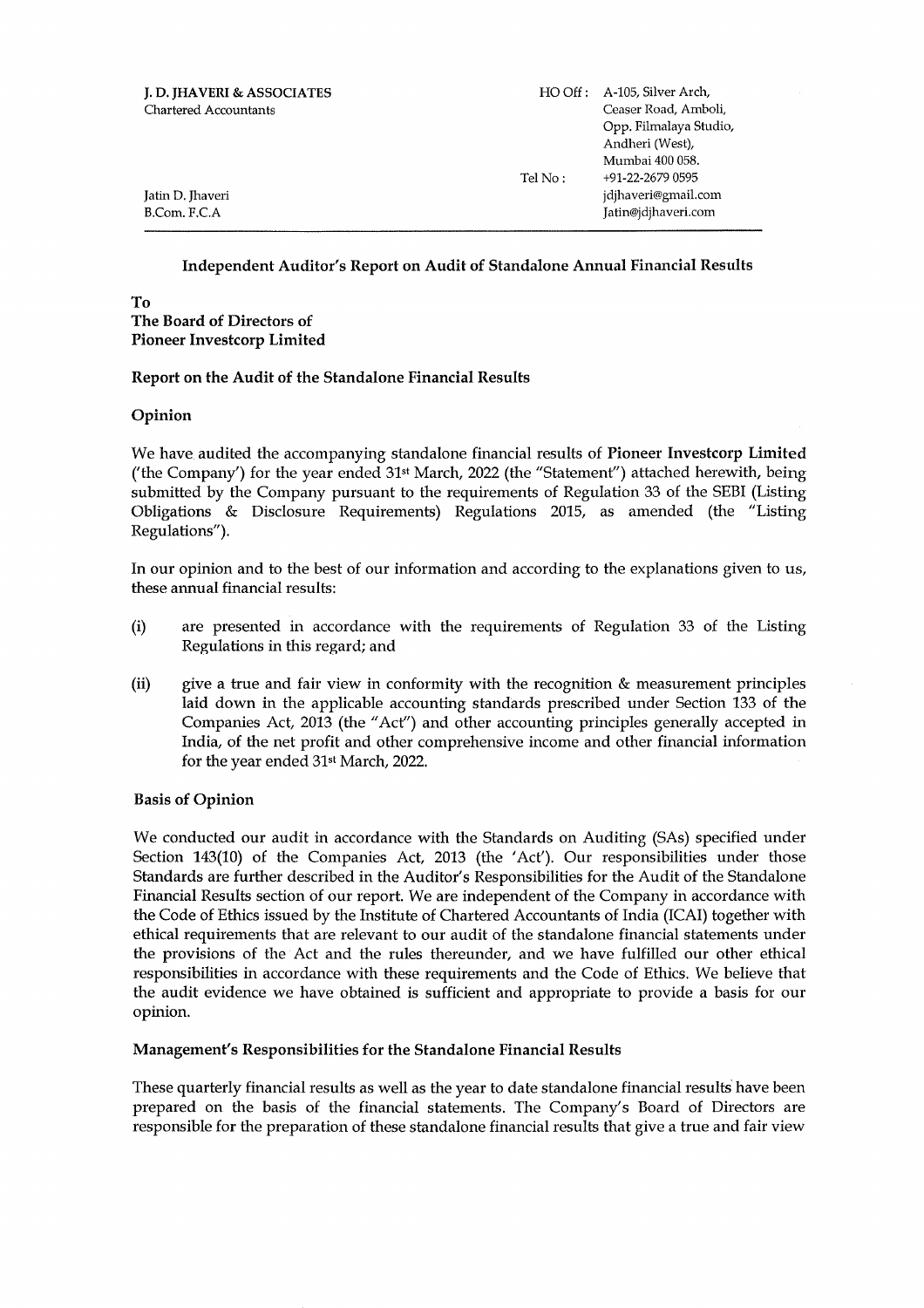of the net profit and other comprehensive income and other financial information in accordance with the accounting principles generally accepted in India and in compliance with Regulation <sup>33</sup> of the Listing Regulations. This responsibility also includes maintenance of adequate accounting records in accordance with the provisions of the Act for safeguarding the assets of the Company and for preventing and detecting frauds and other irregularities; selection and application of appropriate accounting policies; making judgments and estimates that are reasonable and prudent; and design, implementation and maintenance of adequate internal financial controls, that were operating effectively for ensuring the accuracy and completeness of the accounting records, relevant to the preparation and presentation of the standalone financial results that give <sup>a</sup>true and fair view and are free from material misstatement, whether due to fraud or error.

In preparing the standalone financial results, the Board of Directors are responsible for assessing the Company's ability to continue as a going concern, disclosing, as applicable, matters related to going concern and using the going concern basis of accounting unless the Board of Directors either intends to liquidate the Company or to cease operations, or has no realistic alternative but to do so.

The Board of Directors is also responsible for overseeing the Company's financial reporting process.

#### Auditor's Responsibilities for the Audit of the Standalone Financial Results

Our objectives are to obtain reasonable assurance about whether the standalone financial results as a whole are free from material misstatement, whether due to fraud or error, and to issue an auditor's report that includes our opinion. Reasonable assurance is a high level of assurance, but is not a guarantee that an audit conducted in accordance with SAs will always detect a material misstatement when it exists. Misstatements can arise from fraud or error and are considered material if, individually or in aggregate, they could reasonably be expected to influence the economic decisions of users taken on the basis of these standalone financial results.

As part of an audit in accordance with SAs, we exercise professional judgment and maintain professional skepticism throughout the audit. We also:

- Identify and assess the risks of material misstatement of the standalone financial results, whether due to fraud or error, design and perform audit procedures responsive to those risks, and obtain audit evidence that is sufficient and appropriate to provide a basis for our opinion. The risk of not detecting a material misstatement resulting from fraud is higher than for one resulting from error, as fraud may involve collusion, forgery, intentional omissions, misrepresentations, or the override of internal control; a
- Obtain an understanding of internal control relevant to the audit in order to design audit procedures that are appropriate in the circumstances, but not for the purpose of expressing an opinion on the effectiveness of the Company's internal controls; a
- Evaluate the appropriateness of accounting policies used and the reasonableness of accounting estimates and related disclosures made by the Board of Directors;
- a Conclude on the appropriateness of the Board of Directors' use of the going concern basis of accounting and, based on the audit evidence obtained, whether a material uncertainty exists related to events or conditions that may cast significant doubt on the Company's abitity to continue as <sup>a</sup>going concern. If we conclude that a material uncertainty exists, we are required to draw attention in our auditor's report to the related disclosures in the standalone financial results or, if such disclosures are inadequate, to modify our opinion. Our conclusions are based on the audit evidence obtained up to the date of our auditor's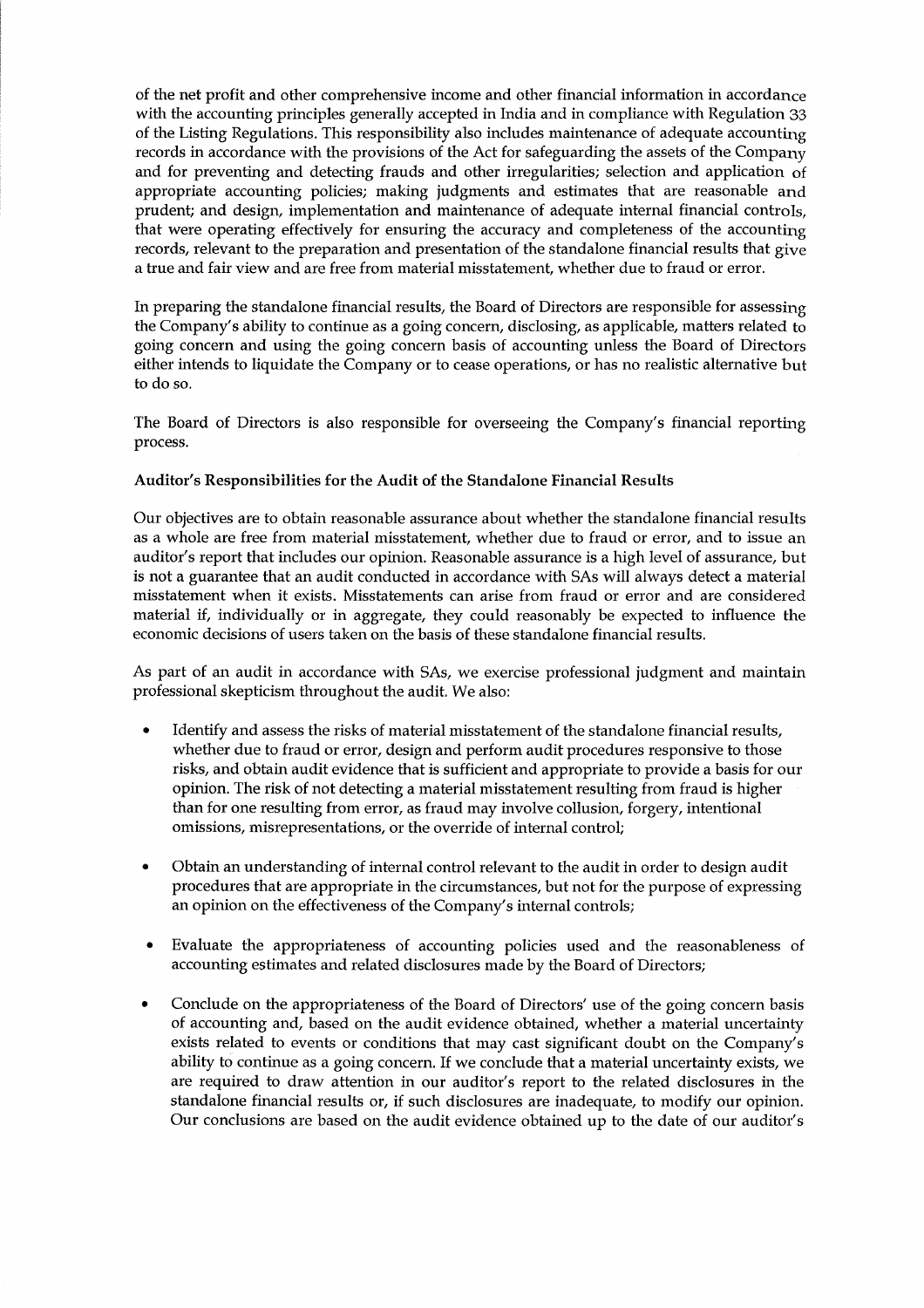report. However, future events or conditions may cause the Company to cease to continue as a going concern; and

a Evaluate the overall presentation, structure and content of the standalone financial results, including the disclosures, and whether the standalone financial results represent the underlying transactions and events in a manner that achieves fair presentation.

Materiality is the magnitude of misstatements in the Standalone Financial Results that, individually or in aggregate, makes it probable that the economic decisions of a reasonably knowledgeable user of the Standalone Financial Results may be influenced. We consider quantitative materiality and qualitative factors in (i) planning the scope of our audit work and in evaluating the results of our work; and (ii) to evaluate the effect of any identified misstatements in the Standalone Financial Result.

We communicate with those charged with governance regarding, among other matters, the planned scope and timing of the audit and significant audit findings, including any significant deficiencies in internal control that we identify during our audit.

We also provide those charged with governance with a statement that we have complied with relevant ethical requirements regarding independence, and to communicate with them all relationships and other matters that may reasonably be thought to bear on our independence, and where applicable, related safeguards.

#### Other Matters

The annual standalone financial results include the results for the quarter ended 31<sup>st</sup> March, 2022 & the corresponding quarter ended  $31<sup>st</sup>$  March, 2021, being the balancing figure between audited figures in respect of the full financial year and the published unaudited figures up to the third quarter of the current & previous financial year respectively which were subject to limited review by us.

For J.D. Jhaveri& Associates Chartered Accountants Firm Reg. No.: 111850W

Jatin Dinesh المسلم المسلم بالمسلم العام العام العام العام العام العام العام العام العام العام العام<br>Kumar Jhaveri #10530

JatinJhaveri Proprietor M.No.: 045072 Mumbai, 30th May, 2022 UDIN: 22045072AJXOHE9712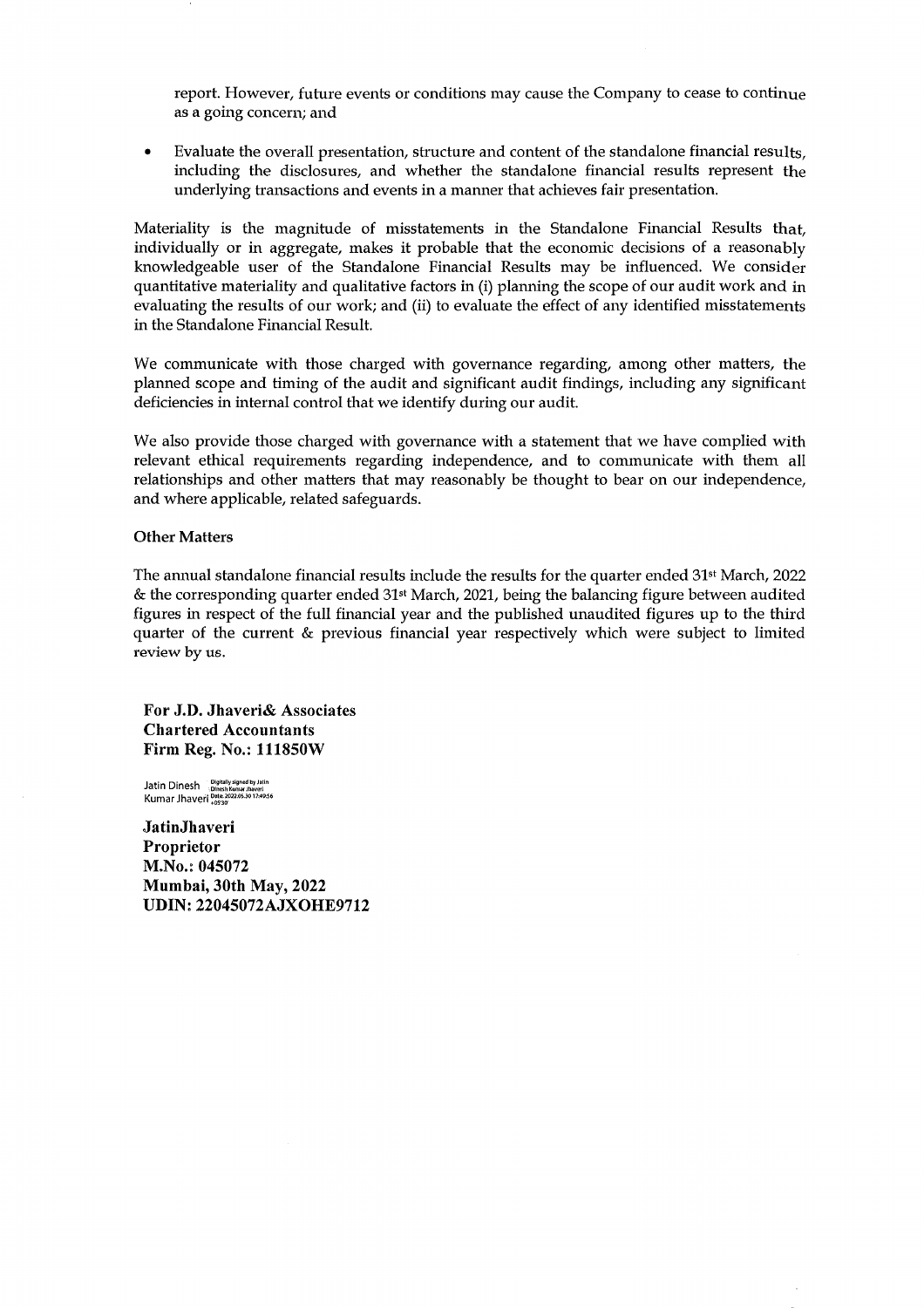| J.D. JHAVERI & ASSOCIATES<br>Chartered Accountants |         | HO Off: A-105, Silver Arch,<br>Ceaser Road, Amboli,<br>Opp. Filmalaya Studio,<br>Andheri (West),<br>Mumbai 400 058. |  |  |
|----------------------------------------------------|---------|---------------------------------------------------------------------------------------------------------------------|--|--|
| Jatin D. Jhaveri<br>B.Com. F.C.A                   | Tel No: | +91-22-2679 0595<br>jdjhaveri@gmail.com<br>Jatin@jdjhaveri.com                                                      |  |  |

### Independent Auditor's Report on Audit of Consolidated Annual Financial Results

To The Board of Directors of Pioneer Investcorp Limited

#### Report on the Audit of the Consolidated Financial Results

#### Opinion

We have audited the accompanying Statement of consolidated financial results of Pioneer Investcorp Limited ('the Company') and its 6 (Six) Wholly Owned subsidiaries (the Company and its subsidiaries together referred to as the 'Group') for the quarter & year ended 31<sup>st</sup> March, 2022 (the "Statement'') attached herewith, being submitted by the Company pursuant to the requirements of Regulation 33 of the SEBI (Listing Obligations & Disclosure Requirements) Regulations 2015, as amended (the "Listing Regulations").

In our opinion and to the best of our information and according to the explanations given to us, these annual consolidated financial results:

- (i) include the annual financial results of Six Wholly owned subsidiaries, namely:
	-
	-
	-
	- a) Infinity.Com Financial Securities Ltd.; b) Pioneer Commodities Intermediaries Pvt. Ltd.; c) Pioneer Fundinvest Private Ltd.; d) Pioneer Wealth Management Services Ltd.; e) Pioneer Money Management Ltd.;
	-
	- 0 Pioneer Investment Advisory Services Ltd.
- (ii) are presented in accordance with the requirements of Regulation 33 of the Listing Regulations in this regard; and
- (iii) give a true and fair view in conformity with the recognition & measurement principles laid down in Indian Accounting Standards ('Ind As') and other accounting principles generally accepted in India, of the consolidated net profit and other comprehensive income and other financial information of the Group for the year ended 31<sup>st</sup> March, 2022.

#### Basis of Opinion

We conducted our audit in accordance with the Standards on Auditing (SAs) specified under Section 143(10) of the Companies Act, 2013 (the'Acf). Our responsibilities under those Standards are further described in the Auditor's Responsibilities for the Audit of the consolidated Financial Results section of our report. We are independent of the Group in accordance with the Code of Ethics issued by the Institute of Chartered Accountants of India (ICAD together with ethical requirements that are relevant to our audit of the consolidated financial statements under the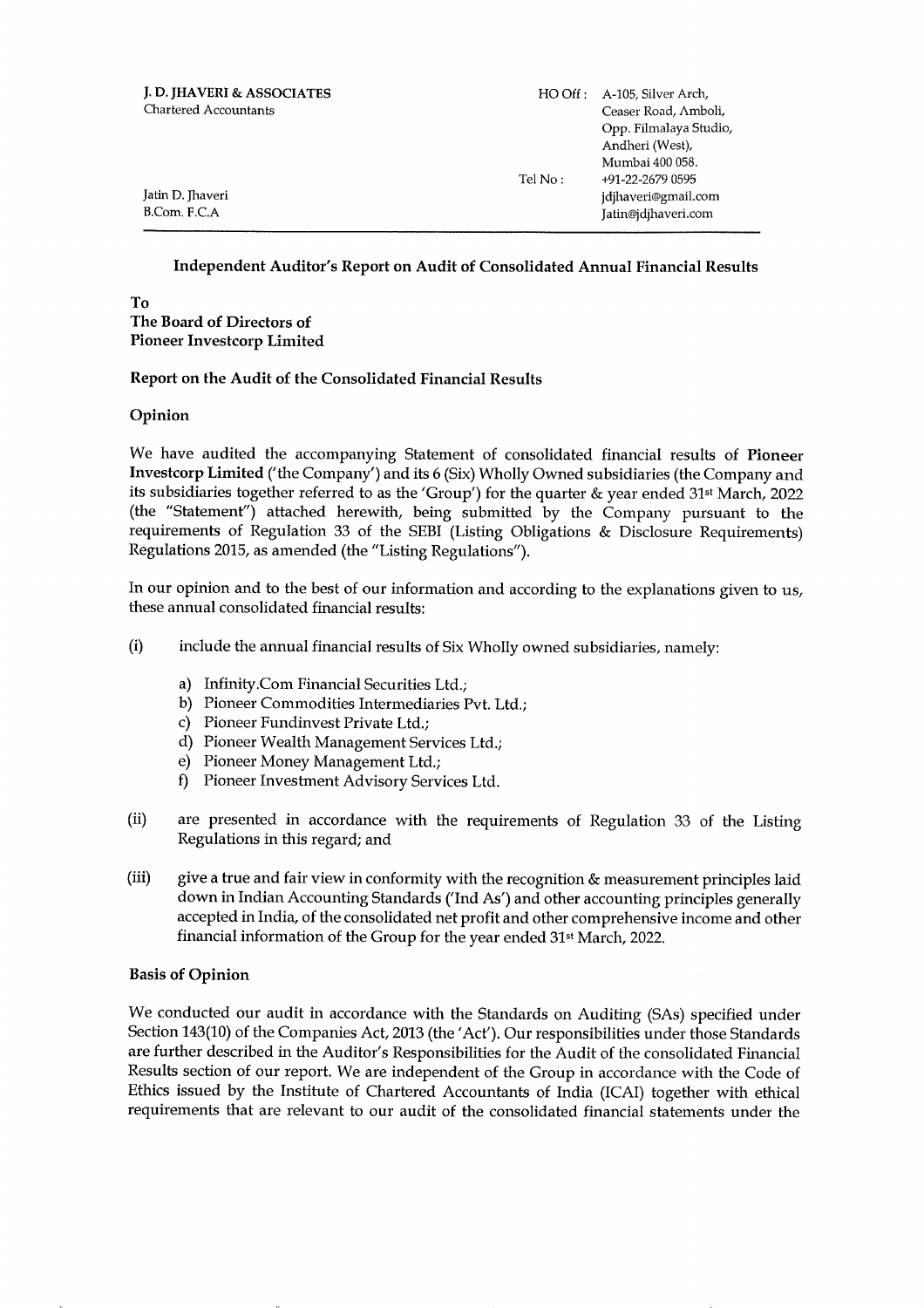provisions of the Act and the rules thereunder, and we have fulfilled our other ethical responsibilities in accordance with these requirements and the Code of Ethics. We believe that the audit evidence we have obtained is sufficient and appropriate to provide a basis for our opinion, Management's Responsibilities for the Consolidated Financial Results

These consolidated financial results have been prepared on the basis of the consolidated annual financial statements. The Company's Board of Directors are responsible for the preparation and presentation of these consolidated financial results that give a true and fair view of the net profit and other comprehensive income and other financial information of the Group in accordance with the Indian Accounting Standards prescribed under Section 133 of the Act read with the relevant rules issued thereunder and other accounting principles generally accepted in India and in compliance with Regulation 33 of the Listing Regulations. The respective Board of Directors of the companies included in the Group are responsible for maintenance of adequate accounting records in accordance with the provisions of the Act for safeguarding the assets of the Group and for preventing and detecting frauds and other irregularities; selection and application of appropriate accounting policies; making judgments and estimates that are reasonable and prudent; and design, implementation and maintenance of adequate internal financial controls, that were operating effectively for ensuring the accuracy and completeness of the accounting records, relevant to the preparation and presentation of the consolidated financial results that give a true and fair view and are free from material misstatement, whether due to fraud or error, which have been used for the purpose of preparation of the consolidated financial results by the Directors of the Company, as aforesaid.

In preparing the consolidated financial results, respective Board of Directors of the Companies included in the Group are responsible for assessing the ability of the Group to continue as a going concern, disclosing, as applicable, matters related to going concern and using the going concern basis of accounting unless the respective Board of Directors either intends to liquidate the Group or to cease operations, or has no realistic alternative but to do so.

The respective Board of Directors of companies included in the Group are responsible for overseeing the financial reporting process of the Group.

#### Auditor's Responsibilities for the Audit of the Consolidated Financial Results

Our objectives are to obtain reasonable assurance about whether the consolidated financial results as a whole are free from material misstatement, whether due to fraud or error, and to issue an auditor's report that includes our opinion. Reasonable assurance is a high level of assurance, but is not a guarantee that an audit conducted in accordance with SAs will always detect a material misstatement when it exists. Misstatements can arise from fraud or error and are considered material if, individually or in aggregate, they could reasonably be expected to influence the economic decisions of users taken on the basis of these consolidated financial results.

As part of an audit in accordance with SAs, we exercise professional judgment and maintain professional skepticism throughout the audit. We also:

- Identify and assess the risks of material misstatement of the consolidated financial results, whether due to fraud or error, design and perform audit procedures responsive to those risks, and obtain audit evidence that is sufficient and appropriate to provide a basis for our opinion. The risk of not detecting a material misstatement resulting from fraud is higher than for one resulting from error, as fraud may involve collusion, forgery, intentional omissions, misrepresentations, or the override of internal control; a
- Obtain an understanding of internal control relevant to the audit in order to design audit procedures that are appropriate in the circumstances. Under section 143(3) (i) of the Act, we a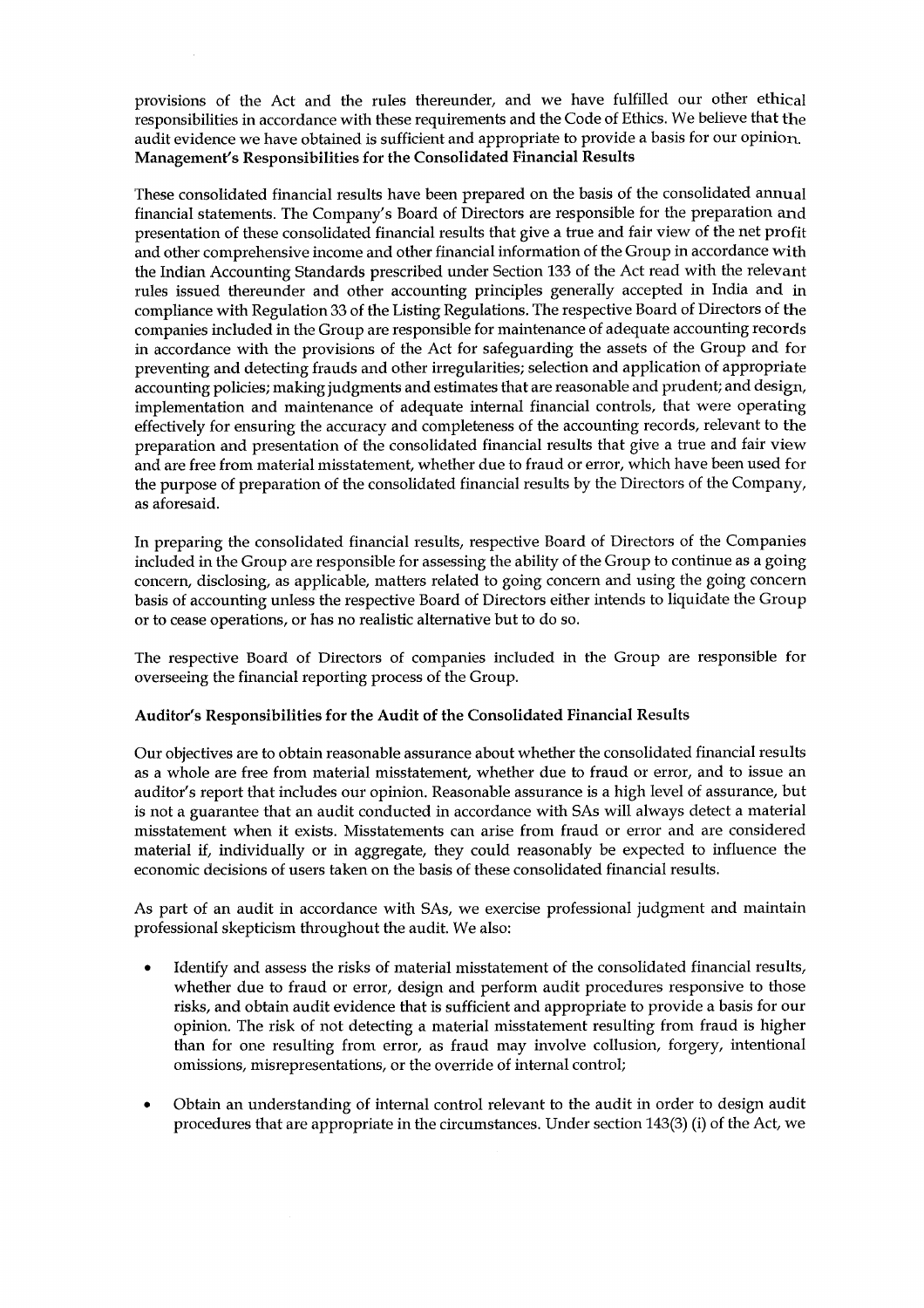are also responsible for expressing our opinion on whether the Holding Company has adequate internal financial controls with reference to financial statements in place and the operating effectiveness of such controls;

- a Evaluate the appropriateness of accounting policies used and the reasonableness of accounting estimates and related disclosures made by the management;
- Conclude on the appropriateness of the Board of Directors' use of the going concern basis of accounting and, based on the audit evidence obtained, whether a material uncertainty exists related to events or conditions that may cast significant doubt on the Company's ability to continue as <sup>a</sup>going concern. If we conclude that a material uncertainty exists, we are required to draw attention in our auditor's report to the related disclosures in the consolidated financial results or, if such disclosures are inadequate, to modify our opinion. Our conclusions are based on the audit evidence obtained up to the date of our auditor's report. However, future events or conditions may cause the Company to cease to continue as a going concern; a
- <sup>a</sup> Evaluate the overall presentation, structure and content of the consolidated financial results, including the disclosures, and whether the consolidated financial results represent the underlying transactions and events in a manner that achieves fair presentation.
- Obtain sufficient appropriate audit evidence regarding the financial results/ financial information/ financial statements of the entities within the Group, to express an opinion on the Statement. We are responsible for the direction, supervision and performance of the audit of financial information of such entities included in the Statement, of which we are the independent auditors. For the other entities included in the Statement, which have been audited by the other auditors, such auditors remain responsible for the direction, supervision and performance of the audits carried out by them. We remain solely responsible for our audit opinion a

Materiality is the magnitude of misstatements in the Consolidated Financial Results that individually or in aggregate, makes it probable that the economic decisions of a reasonably knowledgeable user of the Consolidated Financial Results may be influenced. We consider quantitative materiality and qualitative factors in (i) planning the scope of our audit work and in evaluating the results of our work; and (ii) to evaluate the effect of any identified misstatements in the Consolidated Financial Results.

We communicate with those charged with governance of the Holding Company regarding, among other matters, the planned scope and timing of the audit and significant audit findings, including any significant deficiencies in internal control that we identify during our audit.

We also provide those charged with governance with a statement that we have complied with relevant ethical requirements regarding independence, and to communicate with them all relationships and other matters that may reasonably be thought to bear on our independence, and where applicable, related safeguards.

We also perform the procedures in accordance with the Circular issued by the SEBI under Regulation 33(8) of the Listing Regulations, as amended, to the extent applicable.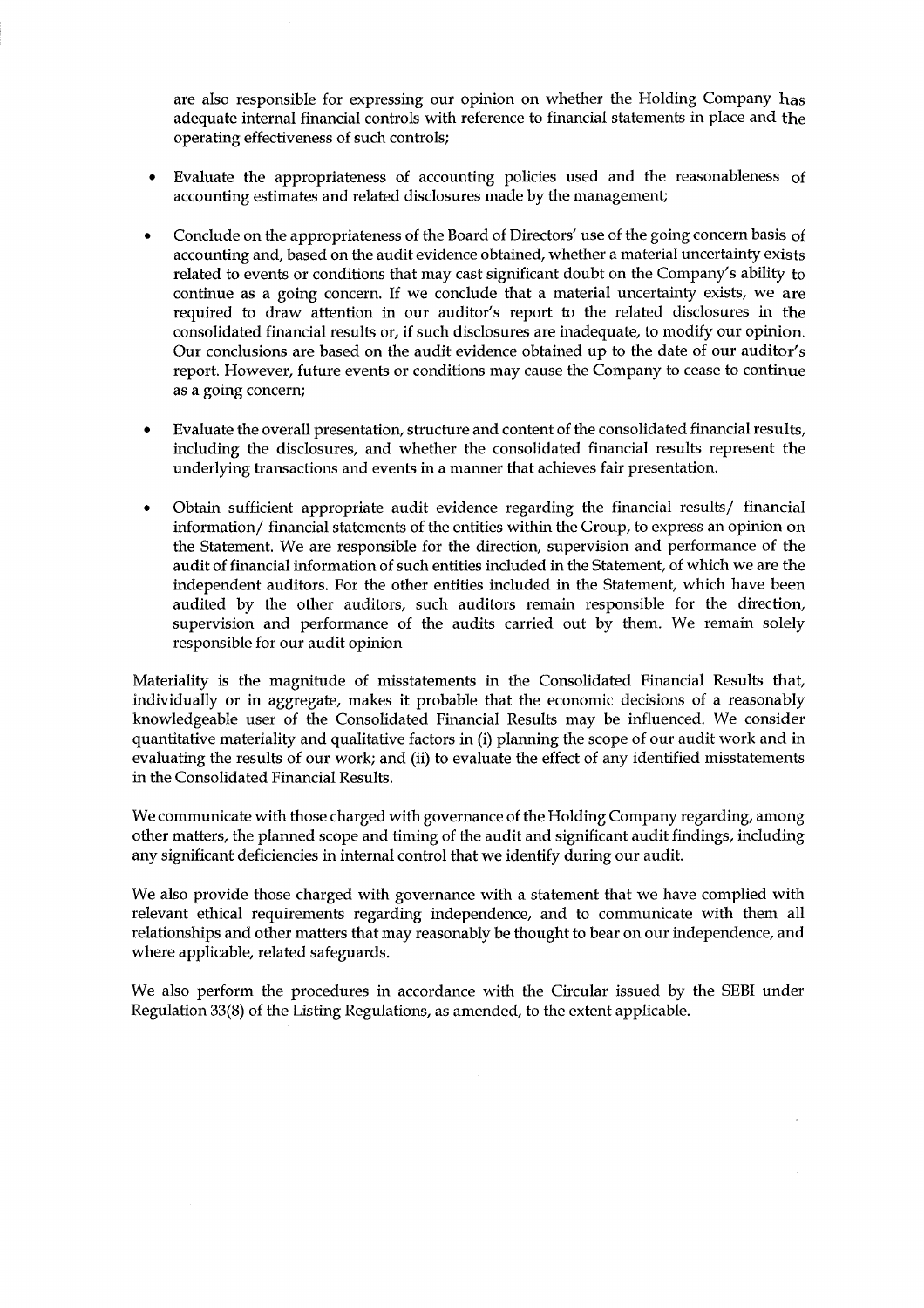#### Other Matters

(a) We did not audit the financial results of Four wholly owned subsidiary, included in these consolidated financial results of the Group. This subsidiary accounts for total assets of Rs. 14,62,07,889/- as at 31st March, 2022, total revenue of Rs. 2,07,64,857/- and a net Profit amounting to Rs. 12,44,164/- for the year ended on that date. These financial statements have been audited by other auditors whose reports have been furnished to us by the Company's management.

Our opinion on the consolidated financial results, in so far as it relates to the amounts and disclosures included in respect of this subsidiary, and our report in so far as it relates to the aforesaid subsidiary is based solely on audited financials by the other auditor for the quarter ended 31st March, 2022.

Our opinion on the Statement is not modified in respect of this matter with respect to our reliance on the work done and the reports of the other auditors.

(b) Attention is invited to the fact that the figures for the quarter ended 31<sup>st</sup> March, 2022 and the corresponding quarter ended in the previous year as reported in the annual consolidated financial results are the balancing figures between audited figures in respect of the full financial year and the unaudited year-to-date figures up to the end of the third quarter of the relevant financial year.

For J.D. Jhaveri& Associates Chartered Accountants Firm Reg. No.: 111850W

Jatin Dinesh 3: binesh Kumar Jhaver<br>Kumar Jhaveri 30te: 2022.05.30 18:02:40

JatinJhaveri Proprietor M.No.: 045072 Mumbai, 30<sup>th</sup> May, 2022 UDIN: 22045072AJXPRD3917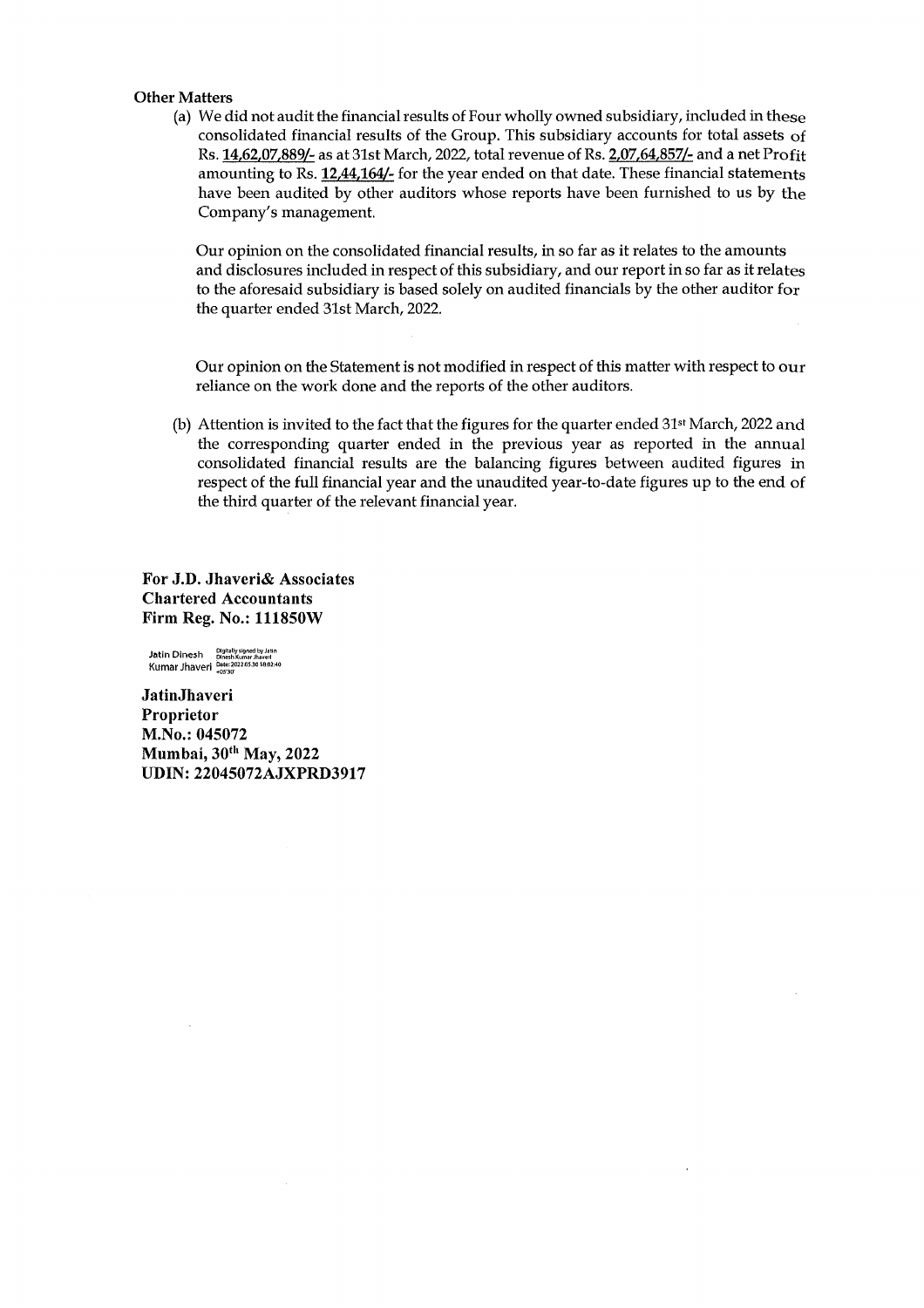PIONEER **INVESTCORP IMITED** Ptnc

To BSE Limited Mumbai.

May 30th, 2022.

Dear Sirs / Madam,

## Sub.:- Declaration pursuant to Regulations 33(3) (d) of the Securities & Exchange Board of India (Listing Obligations and Disclosure Requirements) Regulations, 2016.

## DECLARATION

I Mr. Sanjay Kabra, Chief Financial Officer of Pioneer lnvestcorp Limited (ClN: L65990MH1984PLCO31909) having its Registered Office at 1218, Maker Chambers V, Nariman Point, Mumbai  $-$  400 021, India, hereby declare that the Statutory Auditors of the Company, J. D. Jhaveri & Associates - Proprietorship Firm (Reg. No.: 111850W) have issued Audit Report without qualification on Audited Financial Results of the Company (Standalone and Consolidated) for the quarter and year ended on 31<sup>st</sup> March, 2022.

This Declaration is given in compliance to Regulation 33(3) (d) of the SEBI (Listing Obligations and Disclosure Requirements) Regulations, 2015, as amended by the SEBI (Listing Obligations and Disclosure Requirements) Regulations, 2016, vide notification no. SEBI/LAD-NRO/GN/2016-171001 dated May 25, 2016 and Circular no.ClR/CFD/CMD/56/2016 dated May 27, 2016.

Kindly take this declaration on your records

Thanking You, Yours Faithfully. For PIONEER INVESTCORP LIMITED.

SANJAY KABRA CHIEF FINANCIAL OFFICER

ooo